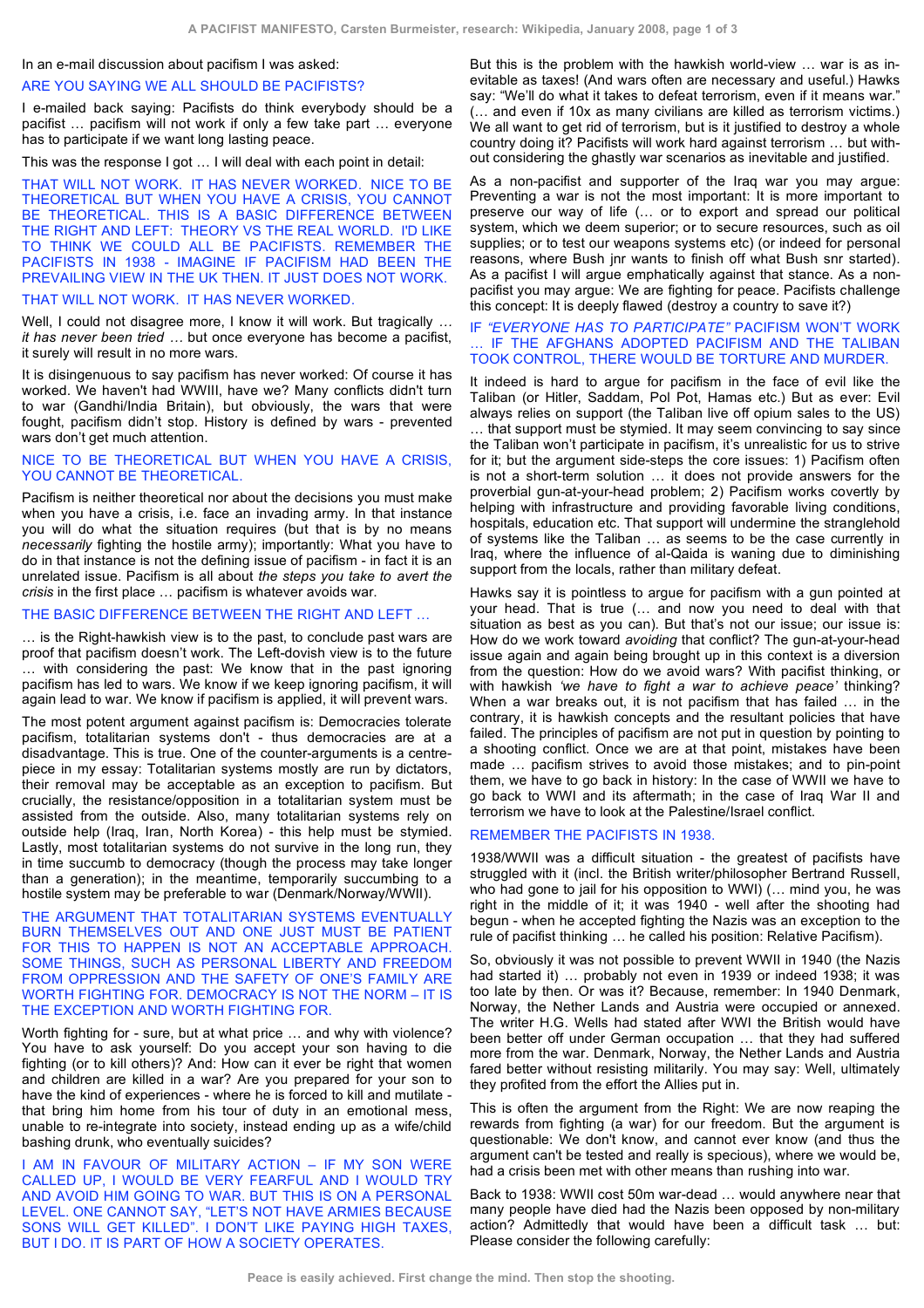Both British and French authorities were advised in 1938 by high ranking German officers to resist Hitler's demands and to strengthen the German resistance. *They were ignored.* One of the resistance members was the diplomat Ernst von Weizsäcker, a NSDAP member and SS officer, a Nazi Secretary of State (he was jailed at Nürnberg - Churchill called his sentence a 'Deadly Error') (his son later was German President for ten years). What I am saying here is this: There was very high-ranking German resistance way before outbreak of war *- which was not supported or assisted by British and French authorities.* That resistance planned many attacks on Hitler, but - as history records - Hitler was lucky and escaped about 1/2 doz attempts on his life (… and as early as 1936 the view within the resistance - held by, among others, generals who thought another war could not be won - was that a regime so totally dominated by one man could only be brought down by eliminating that man).

When discussing pacifism and its apparent failure to stop WWII, it is probably fair to say that with more outside help it would have been possible to get rid of Hitler. Why? *Because it was difficult to organise resistance from within Germany.* Why? *Because the Germans supported Nazism.* Why? *Because Germany had been bankrupted with reparations, and people were unemployed and starving.* Who got them work and fed them? *The Nazis.* Who bankrupted Germany after WWI? *The Allies.* Among the Allies some thought it was a mistake to bankrupt Germany after WWI. Why? *Because you just don't know what that might lead to!*

Now consider this: had Hitler been eliminated in 1936/38 and the Nazi system had collapsed, WWII would not have happened … but we would never hear about the fact that a war had been prevented! How often have wars been avoided in the past? We just don't know.

In this context, look at another aspect of WWI: The US's engagement was in order to 'Fight for Peace'. It broke the yearlong deadlock on the Western Front. The US intervention ensured an overwhelming allied victory - instead of a possible negotiated settlement. Germany was bankrupted with war reparations. The resulting enormous economic hardship and political instability brought to power Hitler and the Nazis. Thus it can be argued Nazi rule and WWII were (indirectly and inadvertently) the result of America trying to secure peace in WWI.

What is the relevance of all this? Pacifism's goal is to work for peace, without fighting a war for it ... while ensuring imbalances are avoided. That applied then as it applies now (Palestine/Israel). So when we remember the pacifists in 1938, or pacifists at any other time, it is necessary to look at the big picture. I don't want to be revisionist (what happened, happened) but *I can't let the claim go un-answered that WWII is an example against pacifism.* Besides, I think there are parallels between WWII and Iraq War II: Hitler/Saddam needed to be eliminated - but the wars should have been avoided (before Iraq War II we said: NO WAR … Get rid of Saddam - but not with war on Iraq).

## I'D LIKE TO THINK WE COULD ALL BE PACIFISTS.

What's stopping you? There are no downsides to pacifism. Not a single death - no battle, no war - has been caused by pacifism. (But there *is* a problem, isn't there? What would we do with all those industries that depend on their profitability for wars being fought?)

Pacifism is a state of mind … as is anti-pacifism: In the preamble of the UNESCO constitution it is stated: "Wars begin in the minds of men" … wars don't fall out of the sky - they are a result of the thinking of men. Pacifism is about our thinking now and the decisions we make now … for the future.

This cliché is true: If there is a will, there is a way; Wernher von Braun was asked what it took to go to the moon: "The will to do it." What does it take to have no more wars? The will to have no more wars. It's all in the mind. And for peace, minds must change.

WWI was The War To End All Wars; yet, only about 20 years later we had WWII … which was a result of mistakes that were made during and after WWI. Less than 20 years later we were on the brink of WWIII … and in the Cuban Missile Crisis Kennedy's hawkish military advisers were in favor of nuclear war - only JFK's stalling prevented a US attack. True, Kennedy was no pacifist … and Bush neither is a pacifist. But if Bush now convinces the Israelis to return to the borders of 1967 and that the settlements on occupied territories are wrong - and if the Palestinians in return forego violent attacks and thus precipitate a peace deal - pacifism was at work. Remember … pacifism = whatever prevents war; it manifests in wondrous ways.

But should you consider to swap sides, be warned: Patently it is a lot easier to be a non-pacifist than a pacifist. As a non-pacifist all you have to do is point at past wars and say: "See! Pacifism doesn't work" … and you're done. Furthermore, you can absolve yourself from the responsibility for future wars: The hawkish view is, our wars are inevitable, necessary, useful and just: "It is our right, our duty and our only option to fight when we're threatened!" (… or when 'our way of life' is in jeopardy; or our overseas interests; or the supply of resources we require for our economy etc). This way of thinking is the easy way out, even lazy. Non-pacifists say they don't like wars either … well, don't fight wars then. But here's the rub: That requires a lot of work. Currently, for the Right, it requires understanding - and working with - Muslims. That is a huge task … it goes back to addressing the causes of terrorism, rather than just fighting the symptoms. It is hard, Hard Work. (Hard Work is code for: change peoples' minds; people have to shift their positions.) It is not acceptable to say: "Muslims are impossible to deal with" … then throw one's hands up in the air … and bomb the lot.

The reaction to 9/11 was a watershed. The war is wrong and crucially - it creates more terrorists (you can't effectively threaten suicide bombers with death). The 9/11 violence was answered with yet more violence. Had the West made an effort to understand the motivations for 9/11 and responded in a measured way, we would have a more peaceful world today (and again, history is the key for that understanding: We have to look at Palestine/Israel. Muslim extremists are motivated by the disenfranchising of Palestinians after WWII; a two-state solution, return of occupied territories, decommissioning of refugee camps will reduce terrorism more than any War on Terror).

Why do hawks and doves disagree so hugely in the analysis of the truly ultimate, hard question: "What are we going to do about wars?" The Right: "We will fight and do whatever it takes to win, because our fight is just and God is on our side!" The Left: "We will do whatever it takes to avoid fighting, because war is too awful." To me, the key to the dilemma lies in the nature of war: War is cruel, insane and stupid; war is immoral, counter-productive, gratuitous and wrong … always. I find it incomprehensible that humans can do this to one another for whatever reason. In the past, wars were affairs of men fighting on level ground - there was an aspect of personal contest. A war was a series of skirmishes where rulers often fought their own hands-on fights. WWI changed all that. Machine guns mowed down thousands in a single day. Faceless, pointless, un-fathomable slaughter. If humanity is to survive just the next few hundred years, we will have to change our ways; technology will dictate that. In the past people had different mind-sets … one could argue people were less enlightened than we are now-a-days. This enlightenment has to be put to good use: NO WAR. Because we are smarter than our forefathers.

And please, do not insist we have to 'Fight for Peace'. That fight is bloody and doomed … history is clear on this: It contains the seed for future wars. It has never worked … we still have wars, don't we?

With the exception of small minorities, hawks and doves ultimately have the same goal: Peace. The small minorities have agendas that most of us don't comprehend. Instability and aggression feed their agendas; thus the rocket and suicide attacks. The attacks ostensibly don't help their people … but they further the radicals' agenda. The problem is, the hawkish West buys into their agenda with answering violence with violence. Al-Qaida, Hamas, Hezbollah play the fiddle … the West dances to their tune (the radicals carry out a massacre - the West respond with violence - the radicals rub their hands together with glee: "Our plan is working!"). Hawks deem it reasonable to kill women and children ('collateral damage') to achieve peace their way. Doves deem the cost too high … the War on Terror has killed tens of thousand civilians, and the US spent \$1.000.000.000.000 doing it!

When defining pacifism, many say: PACIFISM IS THE TOTAL RE-JECTION OF VIOLENCE. While that is one possible definition … it is the one for which pacifism is most often derided. With that definition pacifism is blamed for not having solutions when one is attacked - the refrain is: See, pacifism doesn't work. This is a miscomprehension … it is important to understand that pacifism is not the magic wand one can use against a rocket or suicide attack; in that situation different tools may need to be used. Pacifism, on the other hand, is the state of mind that will bring long lasting peace for future generations.

pac·i·fism … *the conviction that war is an unacceptable way of resolving conflicts; the refusal to take up arms due to moral beliefs; the active striving for NO WAR (with doing the Hard Work for peace).*

Thus - for long-lasting peace - hawks need to be changed to doves.